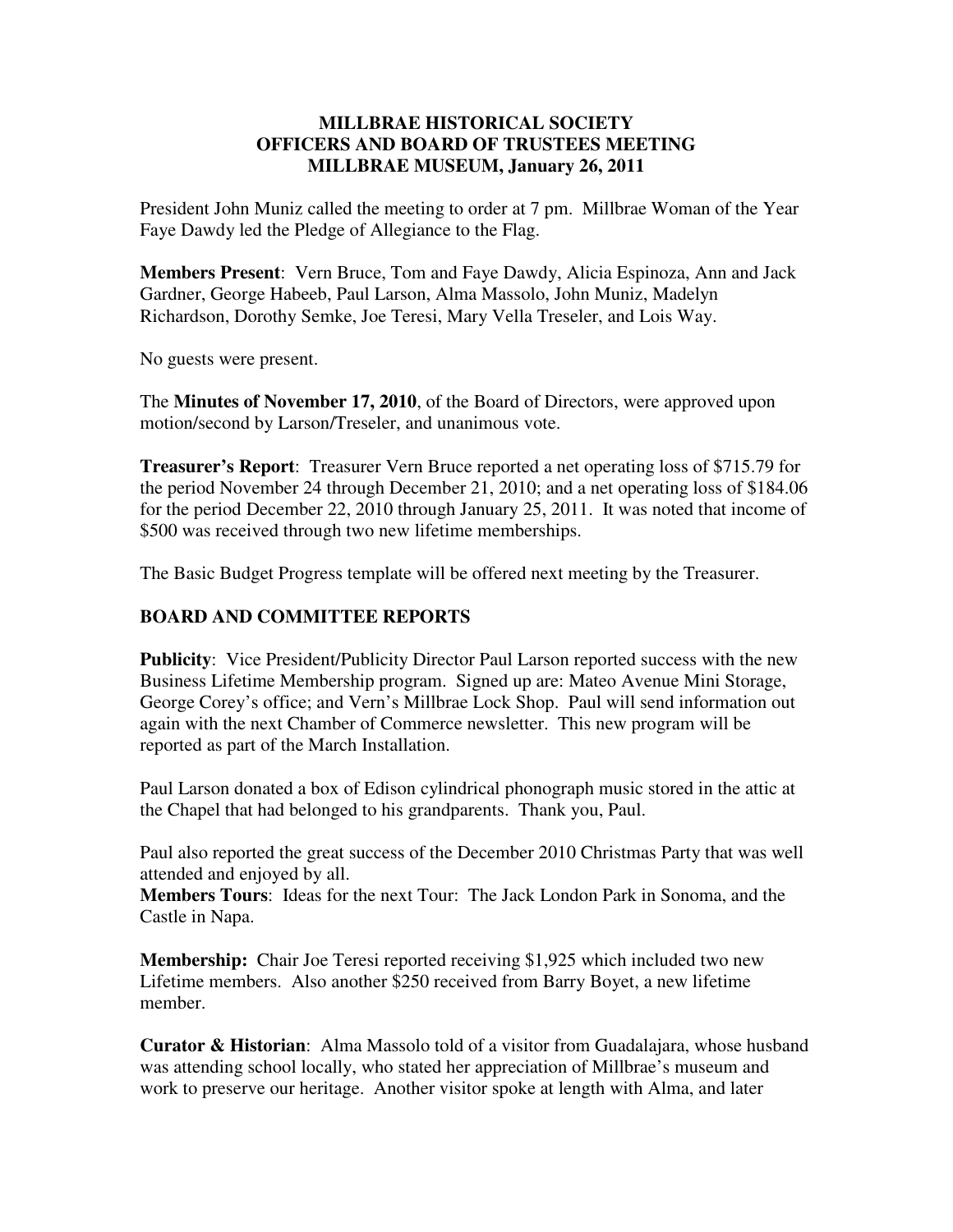informed Alma he was himself an historian. Alma reported that Tom Wooley connected the telephone for us downstairs, connected cable for the television, and improved the lighting for the hat display, making it a very visible and attractive display. Tom was earlier made an honorary one-year member in appreciation of his volunteer services. Vern volunteered to install a lock on the display. More news: Alma's brother and wife were donating antique cabinets and a bookcase to the museum for its use, or for the museum to sell. Thanks go to the family.

Alma showed a binder with photographs of Lower Crystal Springs Dam from Brad Brewster, which will be kept in the museum for viewing. Smitty's wife had an album showing how the Hetch Hetchy Dam was built at Yosemite, and she believed it would be a great companion piece to the new binder.

Student docent Angela Zink is now in Italy studying. A new student is expected to interview for the position. Teresa Rolandelli, whose family lived at the historic 1 Lewis Avenue, died recently. Their family sent an acknowledgement of our condolences.

**Train Museum:** Vern Bruce reported there are now four windows installed. They are having a docent problem, due to health problems. The Christmas Lights are in.

The annual Silicon Valley Directory membership is once again offered: \$45 to sign up and \$145 a year dues. A motion/second by Muniz/Treseler to sign up was passed by unanimous vote.

**Sunshine** Chair: Madelyn Richardson sent cards to Marge Wilson, who fell, unfortunately broke a hip, and was in the hospital; to Corinne Preston on the passing of her husband; and to Margaret Ruggles who also suffered a fall and injury.

**Museum Facilitator**: Jack Gardner has made a temporary fix to the dry rot problem, and will address the entire removal in the spring.

## **Other:**

 The Museum Piano was tuned 11/29/10; the missing glass in the hanging display was replaced; and the graffiti would be painted over.

**Parliamentarian** Mary Vella Treseler reminded the Board to go through the Chair when wishing to speak to the group.

## **UNFINISHED/NEW BUSINESS**

**Book Sales.** Alma reported no sales.

**"Old Glory".** The present museum flag is in a sad, tattered condition. Mary Vella Treseler donated a flag to replace it, and presented it to Jack Gardner. Thank you, Mary.

**The Rotary Club's** Lunar New Year event was announced for February 26.